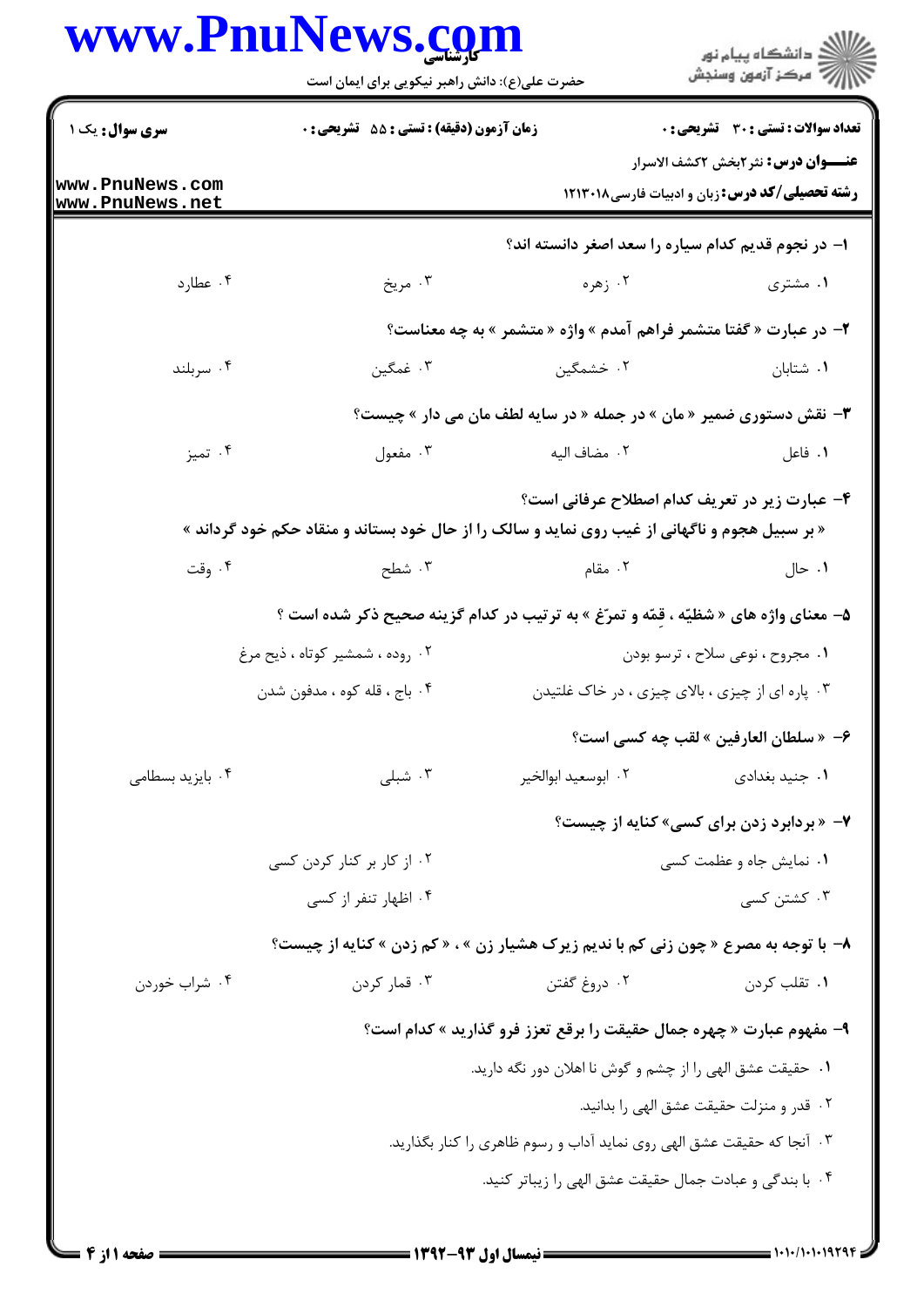|                        | www.PnuNews.com<br>حضرت علی(ع): دانش راهبر نیکویی برای ایمان است<br>زمان آزمون (دقیقه) : تستی : 55 آتشریحی : 0 |                                                                                             | ر<br>دانشڪاه پيام نور)<br>اڳ مرڪز آزمون وسنڊش                                                                |  |
|------------------------|----------------------------------------------------------------------------------------------------------------|---------------------------------------------------------------------------------------------|--------------------------------------------------------------------------------------------------------------|--|
| <b>سری سوال : ۱ یک</b> |                                                                                                                |                                                                                             | <b>تعداد سوالات : تستی : 30 ٪ تشریحی : 0</b>                                                                 |  |
| www.PnuNews.com        |                                                                                                                |                                                                                             | <b>عنـــوان درس:</b> نثر <i>۲بخ</i> ش ۲کشف الاسرار<br><b>رشته تحصیلی/کد درس:</b> زبان و ادبیات فارسی ۱۲۱۳۰۱۸ |  |
| www.PnuNews.net        |                                                                                                                |                                                                                             | ∙ا− « عبادت بي فترت » يعني چه؟                                                                               |  |
| ۰۴ عبادت غير ذاتي      | ۰۳ عبادت پیوسته                                                                                                | ۰۲ عبادت بی اخلاص                                                                           | ٠١. عبادت مخلصانه                                                                                            |  |
|                        |                                                                                                                | 11– در جمله « آفتاب عزت دین از برج شرف خود بتافت » ، « آفتاب عزت دین » چه نوع اضافه ای است؟ |                                                                                                              |  |
| ۰۴ بیانی               | ۰۳ تخصیصی                                                                                                      | ۰۲ استعاری                                                                                  | ۱. تشبیهی                                                                                                    |  |
|                        |                                                                                                                |                                                                                             | <b>۱۲</b> - ابو هریره در نزد شیعه به چه صفتی شهرت دارد؟                                                      |  |
| ۰۴ مال اندوزي          | ۰۳ شجاعت                                                                                                       | ۰۲ جعل حديث                                                                                 | ۰۱ صدق و اخلاص                                                                                               |  |
|                        |                                                                                                                |                                                                                             | 1۳- « صف النّعال » كنايه از چيست؟                                                                            |  |
| ۰۴ در کنار یکدیگر بودن | ۰۳ انتهای مجلس                                                                                                 | ٠٢ صف سپاهيان                                                                               | ۰۱ سکوی میکده                                                                                                |  |
|                        |                                                                                                                | « روزگار نا مساعد پرده تجمل از روی ما فرو کشیده »                                           | <b>۱۴- معنای جمله ی زیر چیست؟</b>                                                                            |  |
|                        |                                                                                                                |                                                                                             | ۰۱ ما باعث زیبایی و شکوه این روزگار نامساعد شده ایم.                                                         |  |
|                        |                                                                                                                | ۰۲ روزگار نامساعد به سبب شرم از روی ما تجمل و شکوه خود را کنار گذاشته است.                  |                                                                                                              |  |
|                        |                                                                                                                |                                                                                             | ۰۳ روزگار نامساعد ما را نیازمند و بی سامان گذاشته.                                                           |  |
|                        |                                                                                                                |                                                                                             | ۰۴ روزگار نامساعد در برابر چشممان ناز و عشوه می کند.                                                         |  |
|                        |                                                                                                                |                                                                                             | 15- «بضاعت مزجات » يعني چه؟                                                                                  |  |
| ۰۴ تلاش بسيار          | ۰۳ کالای کم ارزش                                                                                               | ۰۲ کالای با ارزش                                                                            | ٠١ عبادت الهي                                                                                                |  |
|                        |                                                                                                                |                                                                                             | <b>۱۶</b> - «سیم نهمار » به چه معناست؟                                                                       |  |
| ۰۴ نقره ناچيز          | ۰۳ نقره ناخالص                                                                                                 | ۰۲ نقره خالص                                                                                | ۰۱ نقره بسیار                                                                                                |  |
|                        |                                                                                                                | « مشارق و مغارب زیر قدم خود آورد و اطراف زمین به آسانی درنوشت »                             | ۱۷– عبارت زیر در وصف کدام شخصیت است؟                                                                         |  |
| ۰۴ ذوالقرنين           | ۰۳ داوود (ع)                                                                                                   | ۰۲ يوسف (ع)                                                                                 | ۰۱ سلیمان (ع)                                                                                                |  |
|                        |                                                                                                                | « آن سرپوشیده هر روز در آن دیه رفتی و مردمان آن دیه را کار کردی تا دو قرص به وی دادندی »    | <b>۱۸</b> - معنای « سرپوشیده » در عبارت زیر کدام است؟                                                        |  |
| ۰۴ آدم مرموز           | ۰۳ زن                                                                                                          | ۰۲ جاسوس                                                                                    | ٠١ عارف ناشناس                                                                                               |  |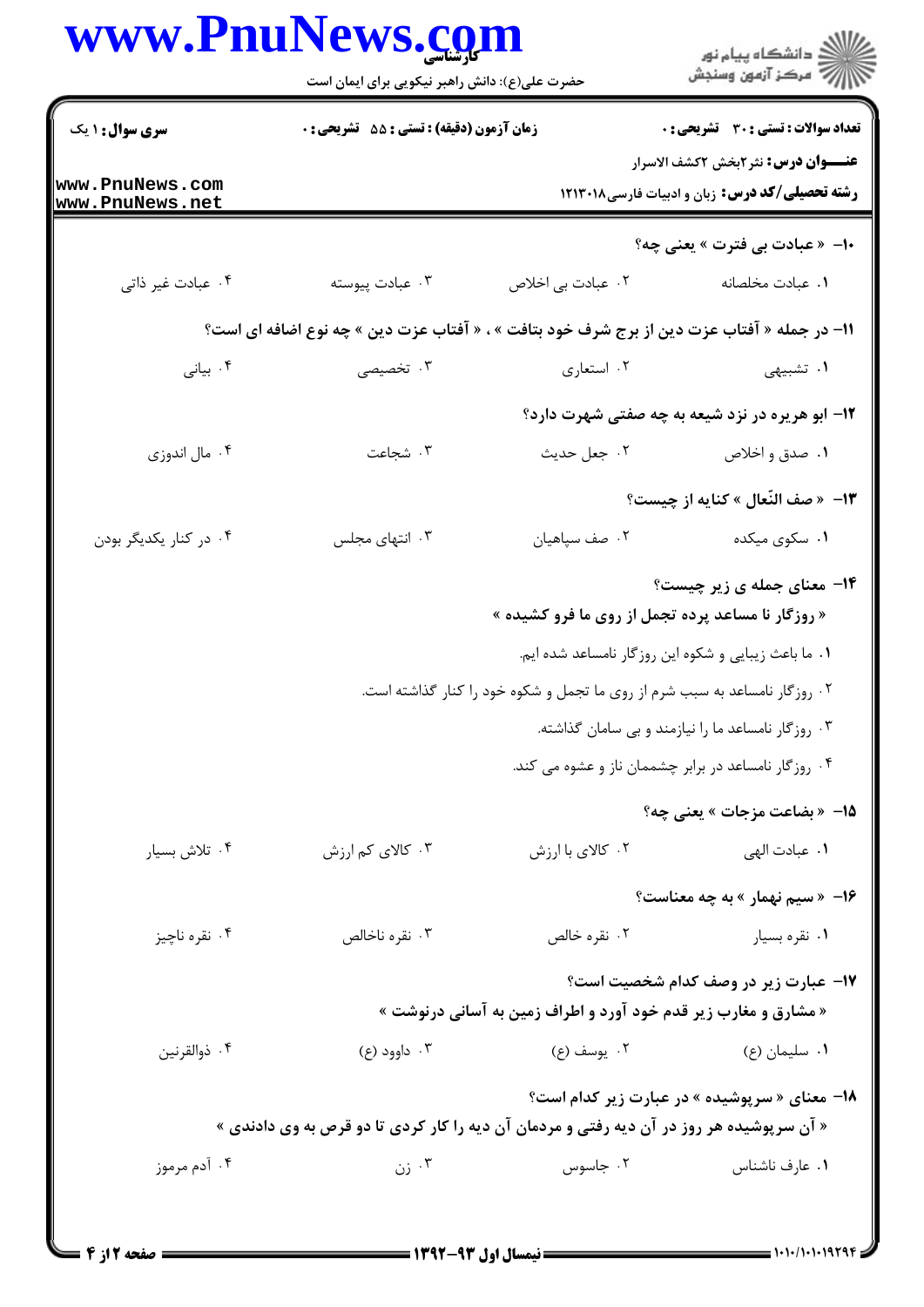|                                                        | حضرت علی(ع): دانش راهبر نیکویی برای ایمان است                                                |                                                                                         | ڪ دانشڪاه پيام نور<br>//> مرڪز آزمون وسنڊش                                                           |  |  |
|--------------------------------------------------------|----------------------------------------------------------------------------------------------|-----------------------------------------------------------------------------------------|------------------------------------------------------------------------------------------------------|--|--|
| <b>سری سوال : ۱ یک</b>                                 | زمان آزمون (دقیقه) : تستی : 55 آتشریحی : 0                                                   |                                                                                         | <b>تعداد سوالات : تستی : 30 ٪ تشریحی : 0</b>                                                         |  |  |
| www.PnuNews.com<br>www.PnuNews.net                     |                                                                                              |                                                                                         | <b>عنـــوان درس:</b> نثر ۲بخش ۲کشف الاسرار<br><b>رشته تحصیلی/کد درس:</b> زبان و ادبیات فارسی ۱۲۱۳۰۱۸ |  |  |
|                                                        |                                                                                              | « يا راقدا و الجليلُ يَحفَظُه  /  مِن كلّ شيءٍ يَدبُّ في الظُّلم »                      | <b>۱۹</b> معنای بیت زیر کدام است؟                                                                    |  |  |
|                                                        | ۰۱ ای غافل، انسان گرانقدر خود را از هرگونه ظلم کردنی باز می دارد.                            |                                                                                         |                                                                                                      |  |  |
|                                                        | ۲. ای که آسوده خوابیدی خداوند جلیل تو را از شرّ هر جانور و جنبنده ای در پناه خویش گرفته است. |                                                                                         |                                                                                                      |  |  |
| ۰۳ ای خدای بزرگ و با شکوه او را از شر و تاریکی حفظ کن. |                                                                                              |                                                                                         |                                                                                                      |  |  |
|                                                        |                                                                                              | ۰۴ در حالیکه تو آن مرد را رها کرده ای خدای متعال او را از شرّ دشمنان پنهانش حفظ می کند. |                                                                                                      |  |  |
|                                                        |                                                                                              | <b>۳۰</b> -  میبدی با توجه به حدیث« کنتُ کنزاً مخفیّاً  » بنای معرفت را بر چه می داند؟  |                                                                                                      |  |  |
| ۰۴ توفيق                                               | ۰۳ محبت                                                                                      | ۰۲ اخلاص                                                                                | ۰۱ عبادت                                                                                             |  |  |
|                                                        |                                                                                              |                                                                                         | <b>٢١- جمله « مُهر از مِهر بود » يعني چه؟</b>                                                        |  |  |
|                                                        | ۰۲ جای مهر بر پیشانی نشانه محبت بر خداست.                                                    | ٠١ ممهور ساختن چيزى نشانه اهميت آن چيز است.                                             |                                                                                                      |  |  |
|                                                        | ۰۴ عشق رنج و گرفتاری به وجود می آورد.                                                        |                                                                                         | ۰۳ کار خورشید داغ نهادن است.                                                                         |  |  |
|                                                        |                                                                                              |                                                                                         | ۲۲– کدام گروه کلام خدای را قدیم می دانند؟                                                            |  |  |
| ۰۴ اسماعیلیه                                           | ۰۳ اشاعره                                                                                    |                                                                                         | ١. شيعه مستنزله                                                                                      |  |  |
|                                                        |                                                                                              |                                                                                         | <b>۲۳</b> - «قدّ خاک » در عبارت زیر به چه معناست؟                                                    |  |  |
|                                                        |                                                                                              | « و بر قدّ خاک هیچ لباس راست تر و نیکوتر از لباس خشوع نیست »                            |                                                                                                      |  |  |
| ۰۴ پیکر آدمی                                           | $\cdot$ بيابان ۲۰                                                                            | ۰۲ قامت بردگان                                                                          | ۰۱ کره زمین                                                                                          |  |  |
|                                                        | <b>۲۴</b> - « نیک » در جمله ی « و در کار عشق وی نیک رفته بود » از نظر دستوری چه نقشی دارد؟   |                                                                                         |                                                                                                      |  |  |
| ۰۴ مسند                                                | ۰۳ متمم $\cdot$                                                                              | ۰۲ قید                                                                                  | ۰۱ صفت                                                                                               |  |  |
|                                                        | 7۵- واژه « سمعت » در عبارت « نه گرد سمعت بر وی  نشیند لکن در سفینه خطر باشد » به چه معناست؟  |                                                                                         |                                                                                                      |  |  |
| ۰۲ استراق سمع                                          |                                                                                              |                                                                                         | ۰۱ شنوانیدن عمل خیر خود به دیگران                                                                    |  |  |
|                                                        | ۰۴ غیبت و دروغ گویی                                                                          |                                                                                         | ۰۳ زشتی و بدی                                                                                        |  |  |